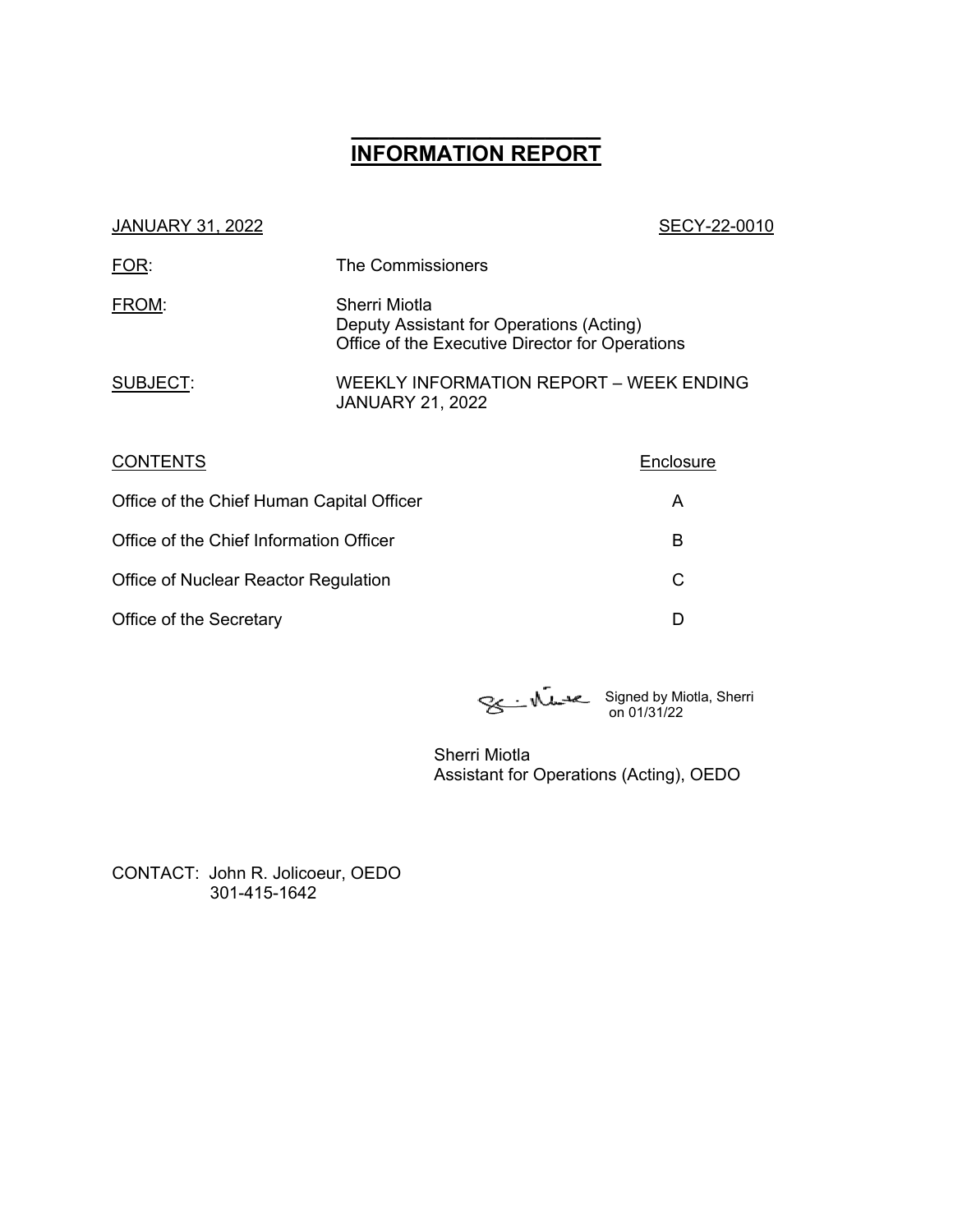## SUBJECT: WEEKLY INFORMATION REPORT – WEEK ENDING JANUARY 21, 2022, DATED JANUARY 31, 2022

#### **DISTRIBUTION**:

EDO R/F AO R/F

| <b>ADAMS Accession No:</b> | ML22025A087 | *via e-mail |  |
|----------------------------|-------------|-------------|--|
| <b>OFFICE</b>              | <b>OEDO</b> | OEDO/AO     |  |
| <b>NAME</b>                | JJolicoeur  | SMiotla     |  |
| <b>DATE</b>                | 1/31/2022   | 1/31/2022   |  |
| .                          |             |             |  |

 **OFFICIAL RECORD COPY**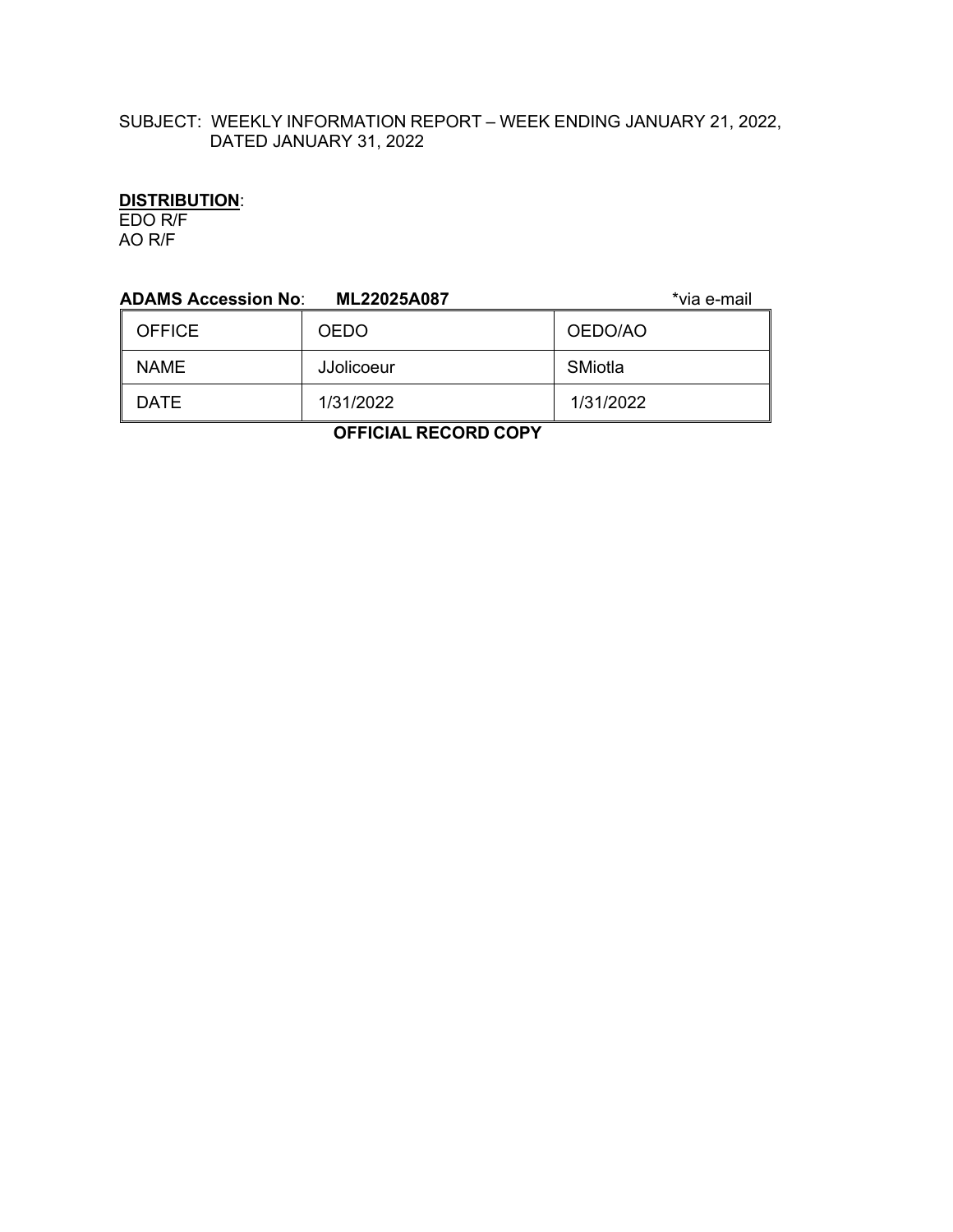# **Office of the Chief Human Capital Officer Items of Interest Week Ending January 21, 2022**

| <b>ARRIVALS</b>           |                                     |             |  |  |
|---------------------------|-------------------------------------|-------------|--|--|
| <b>GUILLARD, JENNIFER</b> | <b>TECHNICAL ASSISTANT</b>          | $R$ -II     |  |  |
| THOMSON, BERNADINE        | DEP DIR DIV OF NEW AND RENEWED LIC  | <b>NRR</b>  |  |  |
| YOUNG, FRANK              | PROJECT ENGINEER (RI-DP)            | $R$ -II     |  |  |
| <b>RETIREMENTS</b>        |                                     |             |  |  |
| <b>NONE</b>               |                                     |             |  |  |
|                           |                                     |             |  |  |
| <b>DEPARTURES</b>         |                                     |             |  |  |
| MCWITHEY, PHILLIP W       | FINANCIAL MANAGEMENT STUDENT (COOP) | <b>OCFO</b> |  |  |
|                           |                                     |             |  |  |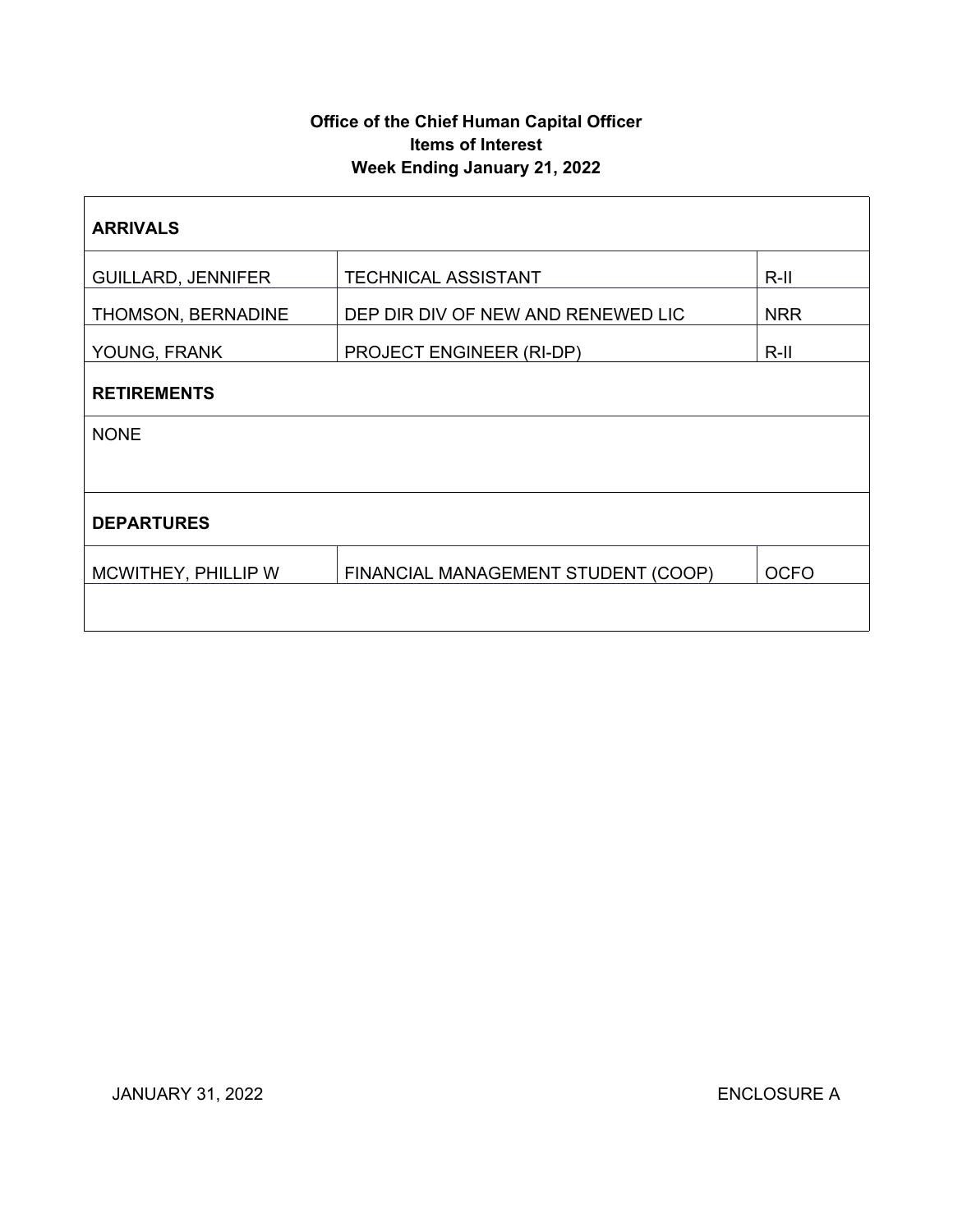#### **Office of the Chief Information Officer Items of Interest Week Ending January 21, 2022**

Freedom of Information Act (FOIA) and Privacy Act (PA) Requests, Appeals, and Consultations Received During the Period of January 17 – January 21, as submitted by requester

| <b>Tracking</b><br><b>Number</b> | Requester's<br><b>Name</b> | Requester's<br>Organization | <b>Request Description</b>                                                                                                                                                                                                                                                                                                                                                                                                                                 | <b>Received</b><br><b>Date</b> |
|----------------------------------|----------------------------|-----------------------------|------------------------------------------------------------------------------------------------------------------------------------------------------------------------------------------------------------------------------------------------------------------------------------------------------------------------------------------------------------------------------------------------------------------------------------------------------------|--------------------------------|
| 2022-<br>000060                  | Kathleen Hooke             |                             | All personnel and retirement<br>records under both FOIA and the<br>PA for the named individual who<br>worked at the U.S. Nuclear<br>Regulatory Commission (NRC) in<br>the offices of both human<br>resources and public affairs until<br>her retirement in the early 2000s.<br>In particular, this request covers<br>the retirement and personnel<br>records that show the employee's<br>life insurance election and life<br>insurance beneficiary choice. | 01/18/2022                     |
| 2022-<br>000061                  | Connie Marini              | LightBox                    | The most recent listing of<br>companies that have been issued<br>an NRC license and are included<br>in the Material Licensing Tracking<br>System Database (active and<br>retired licenses), for the entire<br>United States, to include a record<br>layout                                                                                                                                                                                                 | 01/18/2022                     |
| 2022-<br>000062                  | Connie Marini              | LightBox                    | A list of decommissioning nuclear<br>facilities, which means safely<br>removing a facility or site from<br>service and reducing residual<br>radioactivity to a level that permits<br>either of the following actions, as<br>described                                                                                                                                                                                                                      | 01/18/2022                     |
| 2022-<br>000063                  | <b>Robert Leyse</b>        |                             | All documents that are relevant to<br>the Thermal Conductivity of Naval<br>Reactor Fuel experiment that was<br>designed, constructed, analyzed,<br>and reported by Oak Ridge<br>National Laboratory with the<br>possibility that others were<br>involved, perhaps at Argonne<br><b>National Laboratory</b>                                                                                                                                                 | 01/18/2022                     |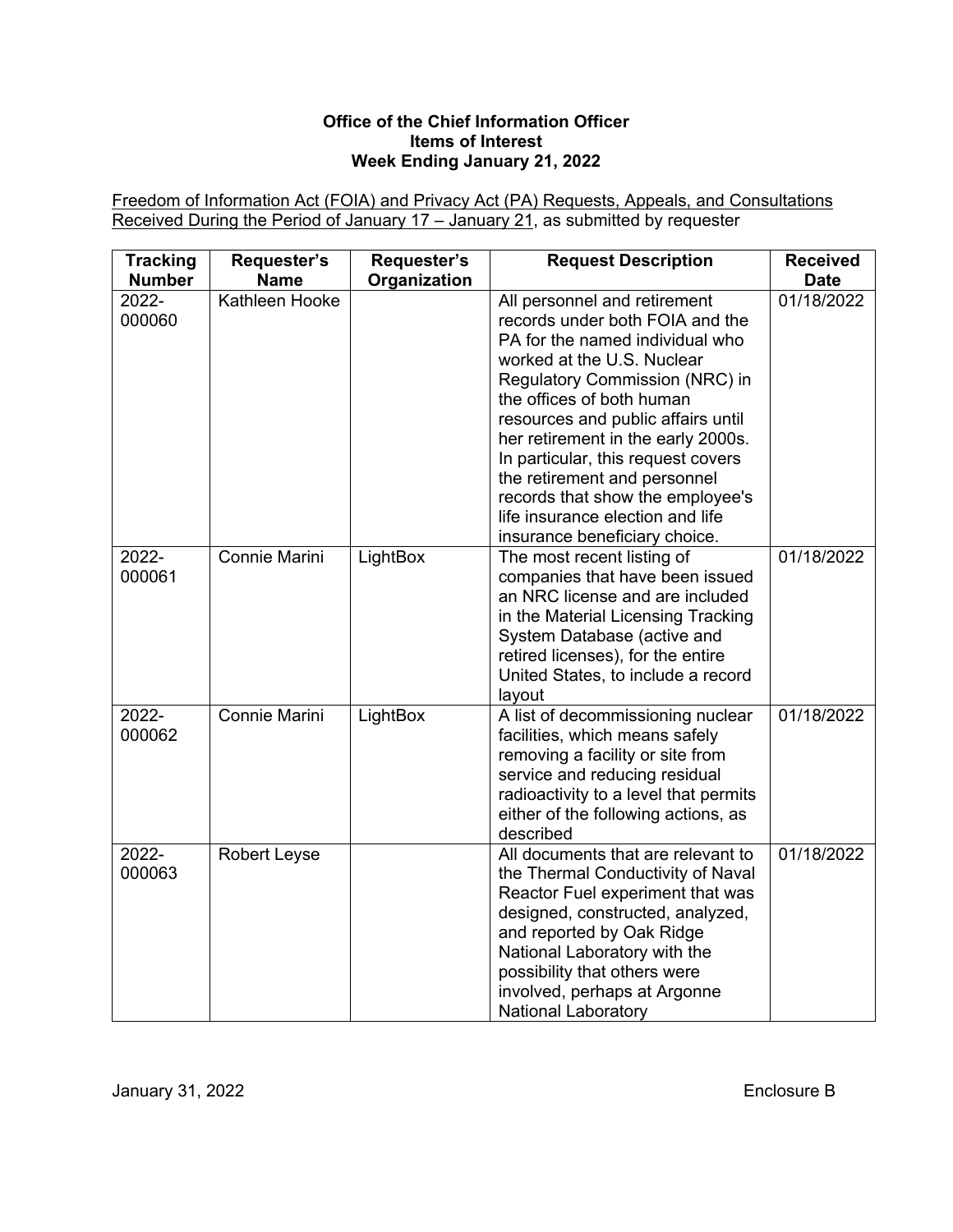| <b>Tracking</b><br><b>Number</b> | Requester's<br><b>Name</b> | Requester's<br>Organization | <b>Request Description</b>                                                                                                                                                                                                                                                                                                                                                                                                                                                                                                         | <b>Received</b><br><b>Date</b> |
|----------------------------------|----------------------------|-----------------------------|------------------------------------------------------------------------------------------------------------------------------------------------------------------------------------------------------------------------------------------------------------------------------------------------------------------------------------------------------------------------------------------------------------------------------------------------------------------------------------------------------------------------------------|--------------------------------|
| 2022-<br>000064                  | <b>Dustin</b><br>Slaughter |                             | Any and all records pertaining to<br>sightings of Unidentified Flying<br>Objects (UFOs) at or in the vicinity<br>of the Three Mile Island Nuclear<br>Generating Station. This request<br>includes any and all Allegation<br>Receipt Forms, Branch<br>Evaluation, Plan, and<br>Recommendation documents,<br>Corrective Action Program entries,<br>security shift logs, emails,<br>memorandums, camera footage,<br>official reports, bulletins, and any<br>and all other responsive records,<br>from September 2, 1974 to<br>present | 01/19/2022                     |
| 2022-<br>000065                  | <b>Dustin</b><br>Slaughter |                             | Any and all records pertaining to<br>sightings of UFOs, also known as<br><b>Unidentified Aerial Phenomenon</b><br>(UAP) at or in the vicinity of the<br>Peach Bottom Atomic Power<br>Station, from June 1, 1967 up to<br>and including the date this request<br>is officially processed, to include<br>processing notes related to this<br>request                                                                                                                                                                                 | 01/19/2022                     |
| 2022-<br>000066                  | Ramona Limani              | TCOOO/FWP                   | All paperwork, reports, cds,<br>storage discs, graphs, charts,<br>articles, emails and memos about<br>Attu, Alaska. I believe it became a<br>nuclear dump site and want to see<br>all records to either prove or<br>disprove this                                                                                                                                                                                                                                                                                                  | 01/19/2022                     |
| 2022-<br>000067                  | Paul Blanch                |                             | Copy of email from named<br>individual, sent Monday,<br>April 9, 2012 and addressed to the<br>NRC Chairman, to include<br>enclosures and/or attachments to<br>this cites email                                                                                                                                                                                                                                                                                                                                                     | 01/20/2022                     |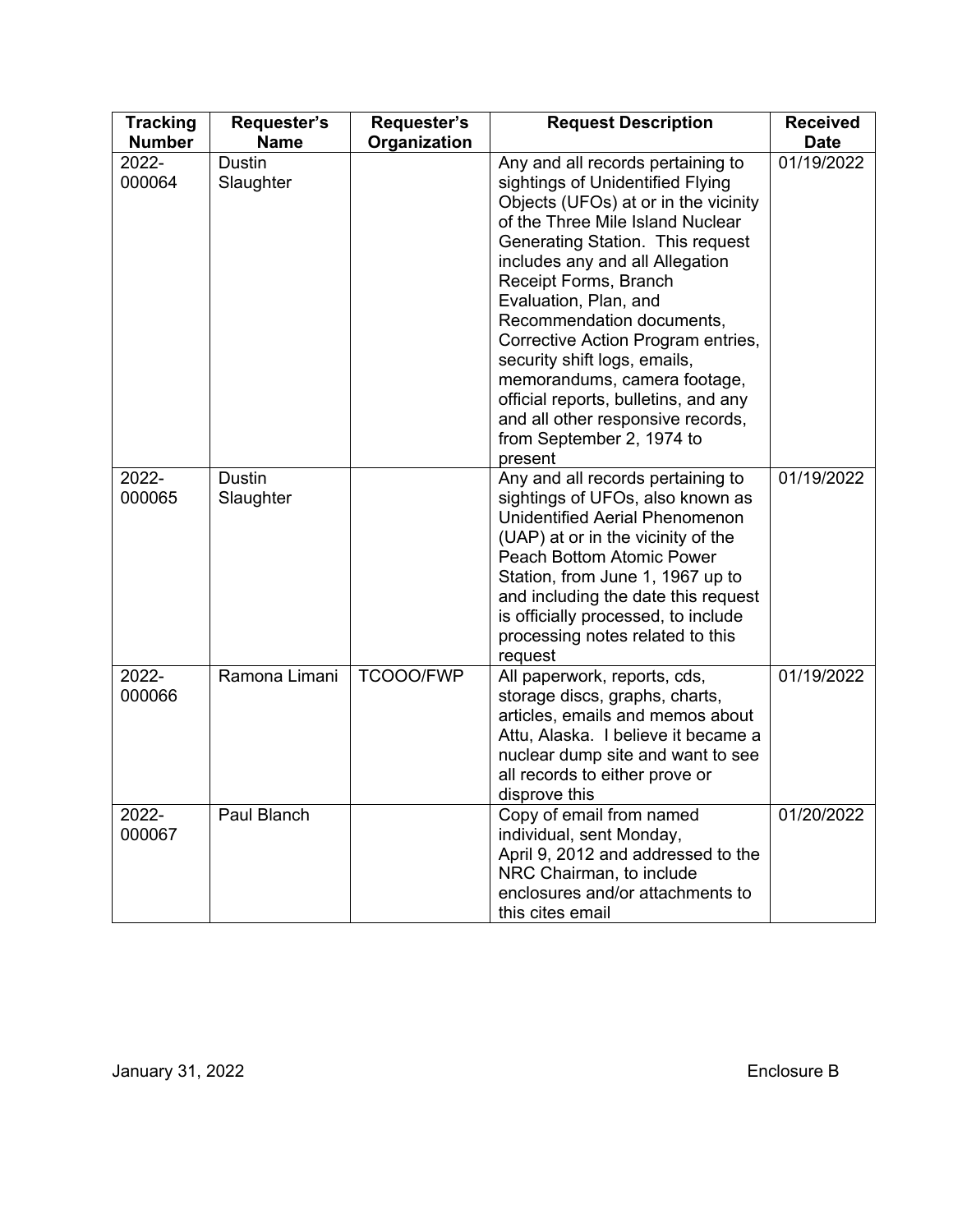| <b>Tracking</b><br><b>Number</b> | Requester's<br><b>Name</b> | Requester's<br>Organization | <b>Request Description</b>                                                                                                                                                                                                                        | <b>Received</b><br><b>Date</b> |
|----------------------------------|----------------------------|-----------------------------|---------------------------------------------------------------------------------------------------------------------------------------------------------------------------------------------------------------------------------------------------|--------------------------------|
| $2022 -$<br>000068               | Dustin<br>Slaughter        |                             | Any and all records pertaining to<br>sightings of UFOs, also known as<br>UAP at or in the vicinity of the<br>Limerick Generating Station, from<br>June 19, 1974 up to and including<br>the date this request is officially<br>processed           | 01/20/2022                     |
| 2022-<br>000069                  | Dustin<br>Slaughter        |                             | Any and all records pertaining to<br>sightings of UFOs, also known as<br>UAP at or in the vicinity of the<br>Susquehanna Steam Electric<br>Station, from November 2, 1973<br>up to and including the date this<br>request is officially processed | 01/20/2022                     |
| 2022-<br>000070                  | Niem Tash                  | Envirosite<br>Corporation   | The updated electronic list and<br>details for sites in possession/use<br>of radioactive materials regulated<br>by NRC, all statuses                                                                                                              | 01/21/2022                     |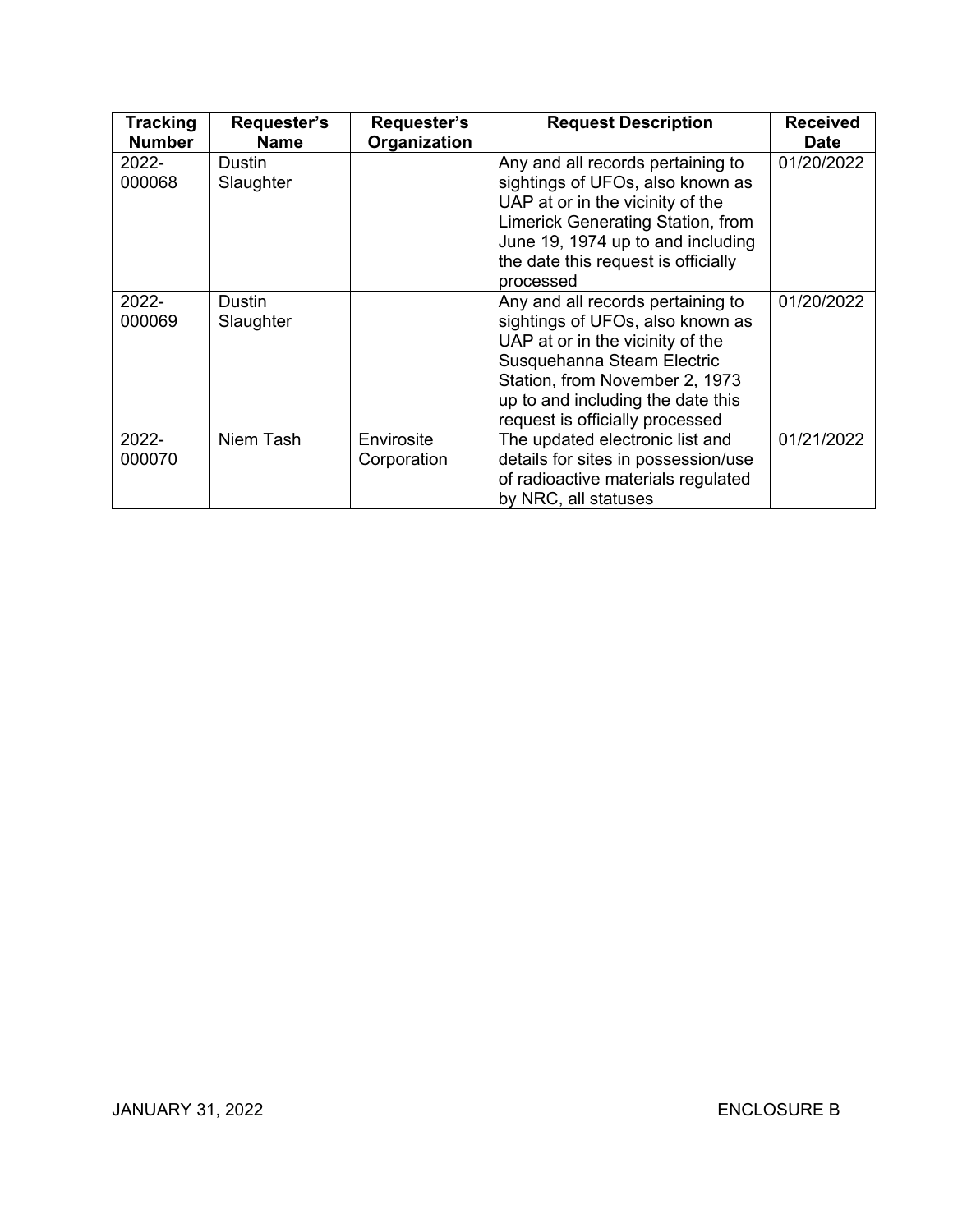#### **Office of Nuclear Reactor Regulation (NRR) Items of Interest Week Ending January 21, 2022**

## **Arizona Public Service Company Submitted the First Exemption Request Using the Risk-Informed Process for Evaluations (RIPE)**

On January 14, 2022, Arizona Public Service Company submitted an exemption using the NRC RIPE for the Palo Verde Nuclear Generating Station (PVNGS) (ADAMS Accession No. [ML22014A415\)](https://adamsxt.nrc.gov/navigator/AdamsXT/content/downloadContent.faces?objectStoreName=MainLibrary&vsId=%7b41066E4C-8931-CB47-86FF-7E5A71B00000%7d&ForceBrowserDownloadMgrPrompt=false). This is the first use of RIPE by a licensee. The proposed action requests an exemption from Title 10 of the *Code of Federal Regulations* Section 50.62(c)(1) to remove the Diverse Auxiliary Feedwater Actuation System from the PVNGS licensing basis. If there are no technical objections or concerns with the submitted application, NRC staff is planning to complete its review with the goal of issuing the exemption by April 15, 2022, consistent with the streamlined review process of RIPE for issues characterized as having a minimal safety impact.

#### **EMBARK Venture Studio Launched Mission Analytics Portal, External (MAP-X)**

On January 20, 2022, EMBARK, in collaboration with the Office of Nuclear Security and Incident Response and the Office of the Chief Information Officer, launched the next module for the MAP-X which will allow licensees to submit NRC Form 361, Event Notification Worksheet, electronically. Licensees are still required by regulation to communicate all events directly to the Headquarters Operations Center. This electronic form is intended to simplify communication and data management. Additionally, there is a change in address to access MAP-X from wrr.nrc-gateway.gov to [mapx.nrc-gateway.gov](https://mapx.nrc-gateway.gov/) to better facilitate the future capabilities of this portal. The initial deployment is focused on event reporting by Part 50 licensees; however, staff intends to expand the capability to other licensee types.

#### **NRC Staff Completed Acceptance Review of National Institute of Standards and Technology License Amendment Request**

On January 20, 2022, NRR completed its acceptance review (ADAMS Accession No. [ML22011A073\)](https://adamsxt.nrc.gov/navigator/AdamsXT/content/downloadContent.faces?objectStoreName=MainLibrary&vsId=%7bADC14155-C40B-CDDF-8695-7E49A4B00000%7d&ForceBrowserDownloadMgrPrompt=false) of the license amendment request (LAR), submitted by the National Institute of Standards and Technology in a letter dated December 23, 2021. The staff concluded that the LAR includes sufficient information for the NRC staff to begin its detailed technical review. The LAR proposes to revise the technical specifications that verify the latching of the fuel elements as part of the corrective actions to the fuel failure event that occurred on February 3, 2021. The NRC staff expects to complete its detailed technical review and make a final determination on the LAR by May 13, 2022.